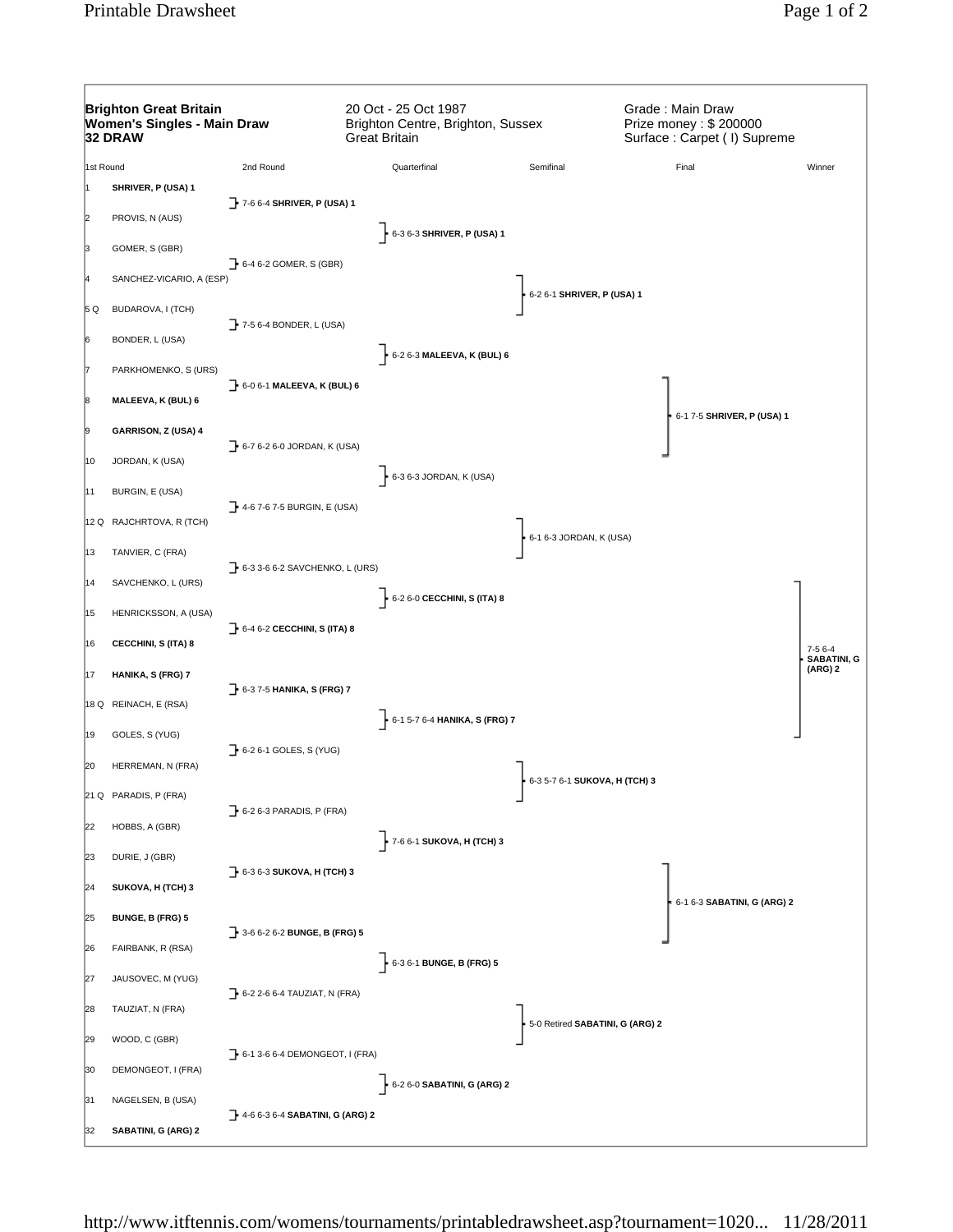| Quarterfinal<br>Semifinal<br>Final<br>1st Round<br>GARRISON, Z (USA) / MCNEIL, L (USA) 1<br>2-6 6-2 6-3 GARRISON, Z (USA) / MCNEIL, L (USA) 1<br>BUDAROVA, I (TCH) / HENRICKSSON, A (USA)<br>$\left.\begin{matrix} \end{matrix}\right\}$ 6-3 6-2 NOVOTNA, J (TCH) / SUIRE, C (FRA)<br>NOVOTNA, J (TCH) / SUIRE, C (FRA)<br>6-4 6-4 NOVOTNA, J (TCH) / SUIRE, C (FRA)<br>DEMONGEOT, I (FRA) / TAUZIAT, N (FRA)<br>4-6 7-5 7-6 SCHEUER-LARSEN, T (DEN) / TANVIER, C (FRA)<br>HOBBS, A (GBR) / NAGELSEN, B (USA) 4<br>$\rightarrow$ 6-4 6-4 HOBBS, A (GBR) / NAGELSEN, B (USA) 4<br>PROVIS, N (AUS) / RAJCHRTOVA, R (TCH)<br>6-3 7-6 SCHEUER-LARSEN, T (DEN) / TANVIER, C (FRA)<br>SCHEUER-LARSEN, T (DEN) / TANVIER, C (FRA)<br>4-6 6-3 6-4 SCHEUER-LARSEN, T (DEN) / TANVIER, C (FRA)<br>GOMER, S (GBR) / WOOD, C (GBR)<br>HERREMAN, N (FRA) / PARADIS, P (FRA)<br>3-6 6-2 6-4 HERREMAN, N (FRA) / PARADIS, P (FRA)<br>CECCHINI, S (ITA) / GOLES, S (YUG)<br>10<br>5-7 6-2 6-4 BUNGE, B (FRG) / BURGIN, E (USA)<br>11 BUNGE, B (FRG) / BURGIN, E (USA)<br>7-6 6-1 BUNGE, B (FRG) / BURGIN, E (USA)<br>12 PARKHOMENKO, S (URS) / SAVCHENKO, L (URS) 3<br>Walkover JORDAN, K (USA) / SUKOVA, H (TCH) 2<br>13 LAKE, V (GBR) / SALMON, J (GBR)<br>4-6 7-6 6-3 REINACH, E (RSA) / SANCHEZ-VICARIO, A (ESP)<br>14 REINACH, E (RSA) / SANCHEZ-VICARIO, A (ESP)<br>$\frac{1}{2}$ 6-4 7-5 JORDAN, K (USA) / SUKOVA, H (TCH) 2<br>15 DURIE, J (GBR) / FAIRBANK, R (RSA) | <b>Brighton Great Britain</b><br>Women's Doubles - Main Draw<br>16 DRAW |  | 20 Oct - 25 Oct 1987<br>Brighton Centre, Brighton, Sussex<br><b>Great Britain</b> |  | Grade: Main Draw<br>Prize money: \$200000<br>Surface: Carpet ( I) Supreme |                                              |
|--------------------------------------------------------------------------------------------------------------------------------------------------------------------------------------------------------------------------------------------------------------------------------------------------------------------------------------------------------------------------------------------------------------------------------------------------------------------------------------------------------------------------------------------------------------------------------------------------------------------------------------------------------------------------------------------------------------------------------------------------------------------------------------------------------------------------------------------------------------------------------------------------------------------------------------------------------------------------------------------------------------------------------------------------------------------------------------------------------------------------------------------------------------------------------------------------------------------------------------------------------------------------------------------------------------------------------------------------------------------------------------------------------------------------------------------------------------|-------------------------------------------------------------------------|--|-----------------------------------------------------------------------------------|--|---------------------------------------------------------------------------|----------------------------------------------|
|                                                                                                                                                                                                                                                                                                                                                                                                                                                                                                                                                                                                                                                                                                                                                                                                                                                                                                                                                                                                                                                                                                                                                                                                                                                                                                                                                                                                                                                              |                                                                         |  |                                                                                   |  |                                                                           | Winner                                       |
|                                                                                                                                                                                                                                                                                                                                                                                                                                                                                                                                                                                                                                                                                                                                                                                                                                                                                                                                                                                                                                                                                                                                                                                                                                                                                                                                                                                                                                                              |                                                                         |  |                                                                                   |  |                                                                           |                                              |
|                                                                                                                                                                                                                                                                                                                                                                                                                                                                                                                                                                                                                                                                                                                                                                                                                                                                                                                                                                                                                                                                                                                                                                                                                                                                                                                                                                                                                                                              |                                                                         |  |                                                                                   |  |                                                                           |                                              |
|                                                                                                                                                                                                                                                                                                                                                                                                                                                                                                                                                                                                                                                                                                                                                                                                                                                                                                                                                                                                                                                                                                                                                                                                                                                                                                                                                                                                                                                              |                                                                         |  |                                                                                   |  |                                                                           |                                              |
|                                                                                                                                                                                                                                                                                                                                                                                                                                                                                                                                                                                                                                                                                                                                                                                                                                                                                                                                                                                                                                                                                                                                                                                                                                                                                                                                                                                                                                                              |                                                                         |  |                                                                                   |  |                                                                           |                                              |
|                                                                                                                                                                                                                                                                                                                                                                                                                                                                                                                                                                                                                                                                                                                                                                                                                                                                                                                                                                                                                                                                                                                                                                                                                                                                                                                                                                                                                                                              |                                                                         |  |                                                                                   |  |                                                                           |                                              |
|                                                                                                                                                                                                                                                                                                                                                                                                                                                                                                                                                                                                                                                                                                                                                                                                                                                                                                                                                                                                                                                                                                                                                                                                                                                                                                                                                                                                                                                              |                                                                         |  |                                                                                   |  |                                                                           |                                              |
|                                                                                                                                                                                                                                                                                                                                                                                                                                                                                                                                                                                                                                                                                                                                                                                                                                                                                                                                                                                                                                                                                                                                                                                                                                                                                                                                                                                                                                                              |                                                                         |  |                                                                                   |  |                                                                           |                                              |
|                                                                                                                                                                                                                                                                                                                                                                                                                                                                                                                                                                                                                                                                                                                                                                                                                                                                                                                                                                                                                                                                                                                                                                                                                                                                                                                                                                                                                                                              |                                                                         |  |                                                                                   |  |                                                                           |                                              |
|                                                                                                                                                                                                                                                                                                                                                                                                                                                                                                                                                                                                                                                                                                                                                                                                                                                                                                                                                                                                                                                                                                                                                                                                                                                                                                                                                                                                                                                              |                                                                         |  |                                                                                   |  |                                                                           |                                              |
|                                                                                                                                                                                                                                                                                                                                                                                                                                                                                                                                                                                                                                                                                                                                                                                                                                                                                                                                                                                                                                                                                                                                                                                                                                                                                                                                                                                                                                                              |                                                                         |  |                                                                                   |  |                                                                           |                                              |
|                                                                                                                                                                                                                                                                                                                                                                                                                                                                                                                                                                                                                                                                                                                                                                                                                                                                                                                                                                                                                                                                                                                                                                                                                                                                                                                                                                                                                                                              |                                                                         |  |                                                                                   |  |                                                                           |                                              |
|                                                                                                                                                                                                                                                                                                                                                                                                                                                                                                                                                                                                                                                                                                                                                                                                                                                                                                                                                                                                                                                                                                                                                                                                                                                                                                                                                                                                                                                              |                                                                         |  |                                                                                   |  |                                                                           |                                              |
|                                                                                                                                                                                                                                                                                                                                                                                                                                                                                                                                                                                                                                                                                                                                                                                                                                                                                                                                                                                                                                                                                                                                                                                                                                                                                                                                                                                                                                                              |                                                                         |  |                                                                                   |  |                                                                           |                                              |
|                                                                                                                                                                                                                                                                                                                                                                                                                                                                                                                                                                                                                                                                                                                                                                                                                                                                                                                                                                                                                                                                                                                                                                                                                                                                                                                                                                                                                                                              |                                                                         |  |                                                                                   |  |                                                                           |                                              |
|                                                                                                                                                                                                                                                                                                                                                                                                                                                                                                                                                                                                                                                                                                                                                                                                                                                                                                                                                                                                                                                                                                                                                                                                                                                                                                                                                                                                                                                              |                                                                         |  |                                                                                   |  |                                                                           |                                              |
|                                                                                                                                                                                                                                                                                                                                                                                                                                                                                                                                                                                                                                                                                                                                                                                                                                                                                                                                                                                                                                                                                                                                                                                                                                                                                                                                                                                                                                                              |                                                                         |  |                                                                                   |  |                                                                           |                                              |
|                                                                                                                                                                                                                                                                                                                                                                                                                                                                                                                                                                                                                                                                                                                                                                                                                                                                                                                                                                                                                                                                                                                                                                                                                                                                                                                                                                                                                                                              |                                                                         |  |                                                                                   |  |                                                                           |                                              |
|                                                                                                                                                                                                                                                                                                                                                                                                                                                                                                                                                                                                                                                                                                                                                                                                                                                                                                                                                                                                                                                                                                                                                                                                                                                                                                                                                                                                                                                              |                                                                         |  |                                                                                   |  |                                                                           |                                              |
|                                                                                                                                                                                                                                                                                                                                                                                                                                                                                                                                                                                                                                                                                                                                                                                                                                                                                                                                                                                                                                                                                                                                                                                                                                                                                                                                                                                                                                                              |                                                                         |  |                                                                                   |  |                                                                           | 7-5 6-1<br><b>JORDAN, K</b>                  |
|                                                                                                                                                                                                                                                                                                                                                                                                                                                                                                                                                                                                                                                                                                                                                                                                                                                                                                                                                                                                                                                                                                                                                                                                                                                                                                                                                                                                                                                              |                                                                         |  |                                                                                   |  |                                                                           | JORDAN, R<br>(USA) /<br>SUKOVA, H<br>(TCH) 2 |
|                                                                                                                                                                                                                                                                                                                                                                                                                                                                                                                                                                                                                                                                                                                                                                                                                                                                                                                                                                                                                                                                                                                                                                                                                                                                                                                                                                                                                                                              |                                                                         |  |                                                                                   |  |                                                                           |                                              |
|                                                                                                                                                                                                                                                                                                                                                                                                                                                                                                                                                                                                                                                                                                                                                                                                                                                                                                                                                                                                                                                                                                                                                                                                                                                                                                                                                                                                                                                              |                                                                         |  |                                                                                   |  |                                                                           |                                              |
|                                                                                                                                                                                                                                                                                                                                                                                                                                                                                                                                                                                                                                                                                                                                                                                                                                                                                                                                                                                                                                                                                                                                                                                                                                                                                                                                                                                                                                                              |                                                                         |  |                                                                                   |  |                                                                           |                                              |
|                                                                                                                                                                                                                                                                                                                                                                                                                                                                                                                                                                                                                                                                                                                                                                                                                                                                                                                                                                                                                                                                                                                                                                                                                                                                                                                                                                                                                                                              |                                                                         |  |                                                                                   |  |                                                                           |                                              |
|                                                                                                                                                                                                                                                                                                                                                                                                                                                                                                                                                                                                                                                                                                                                                                                                                                                                                                                                                                                                                                                                                                                                                                                                                                                                                                                                                                                                                                                              |                                                                         |  |                                                                                   |  |                                                                           |                                              |
|                                                                                                                                                                                                                                                                                                                                                                                                                                                                                                                                                                                                                                                                                                                                                                                                                                                                                                                                                                                                                                                                                                                                                                                                                                                                                                                                                                                                                                                              |                                                                         |  |                                                                                   |  |                                                                           |                                              |
|                                                                                                                                                                                                                                                                                                                                                                                                                                                                                                                                                                                                                                                                                                                                                                                                                                                                                                                                                                                                                                                                                                                                                                                                                                                                                                                                                                                                                                                              |                                                                         |  |                                                                                   |  |                                                                           |                                              |
|                                                                                                                                                                                                                                                                                                                                                                                                                                                                                                                                                                                                                                                                                                                                                                                                                                                                                                                                                                                                                                                                                                                                                                                                                                                                                                                                                                                                                                                              |                                                                         |  |                                                                                   |  |                                                                           |                                              |
|                                                                                                                                                                                                                                                                                                                                                                                                                                                                                                                                                                                                                                                                                                                                                                                                                                                                                                                                                                                                                                                                                                                                                                                                                                                                                                                                                                                                                                                              |                                                                         |  |                                                                                   |  |                                                                           |                                              |
|                                                                                                                                                                                                                                                                                                                                                                                                                                                                                                                                                                                                                                                                                                                                                                                                                                                                                                                                                                                                                                                                                                                                                                                                                                                                                                                                                                                                                                                              |                                                                         |  |                                                                                   |  |                                                                           |                                              |
|                                                                                                                                                                                                                                                                                                                                                                                                                                                                                                                                                                                                                                                                                                                                                                                                                                                                                                                                                                                                                                                                                                                                                                                                                                                                                                                                                                                                                                                              |                                                                         |  |                                                                                   |  |                                                                           |                                              |
|                                                                                                                                                                                                                                                                                                                                                                                                                                                                                                                                                                                                                                                                                                                                                                                                                                                                                                                                                                                                                                                                                                                                                                                                                                                                                                                                                                                                                                                              |                                                                         |  |                                                                                   |  |                                                                           |                                              |
|                                                                                                                                                                                                                                                                                                                                                                                                                                                                                                                                                                                                                                                                                                                                                                                                                                                                                                                                                                                                                                                                                                                                                                                                                                                                                                                                                                                                                                                              |                                                                         |  |                                                                                   |  |                                                                           |                                              |
|                                                                                                                                                                                                                                                                                                                                                                                                                                                                                                                                                                                                                                                                                                                                                                                                                                                                                                                                                                                                                                                                                                                                                                                                                                                                                                                                                                                                                                                              |                                                                         |  |                                                                                   |  |                                                                           |                                              |
|                                                                                                                                                                                                                                                                                                                                                                                                                                                                                                                                                                                                                                                                                                                                                                                                                                                                                                                                                                                                                                                                                                                                                                                                                                                                                                                                                                                                                                                              |                                                                         |  |                                                                                   |  |                                                                           |                                              |
|                                                                                                                                                                                                                                                                                                                                                                                                                                                                                                                                                                                                                                                                                                                                                                                                                                                                                                                                                                                                                                                                                                                                                                                                                                                                                                                                                                                                                                                              |                                                                         |  | $\rightarrow$ 6-4 6-1 JORDAN, K (USA) / SUKOVA, H (TCH) 2                         |  |                                                                           |                                              |
|                                                                                                                                                                                                                                                                                                                                                                                                                                                                                                                                                                                                                                                                                                                                                                                                                                                                                                                                                                                                                                                                                                                                                                                                                                                                                                                                                                                                                                                              |                                                                         |  |                                                                                   |  |                                                                           |                                              |
| JORDAN, K (USA) / SUKOVA, H (TCH) 2<br>16                                                                                                                                                                                                                                                                                                                                                                                                                                                                                                                                                                                                                                                                                                                                                                                                                                                                                                                                                                                                                                                                                                                                                                                                                                                                                                                                                                                                                    |                                                                         |  |                                                                                   |  |                                                                           |                                              |